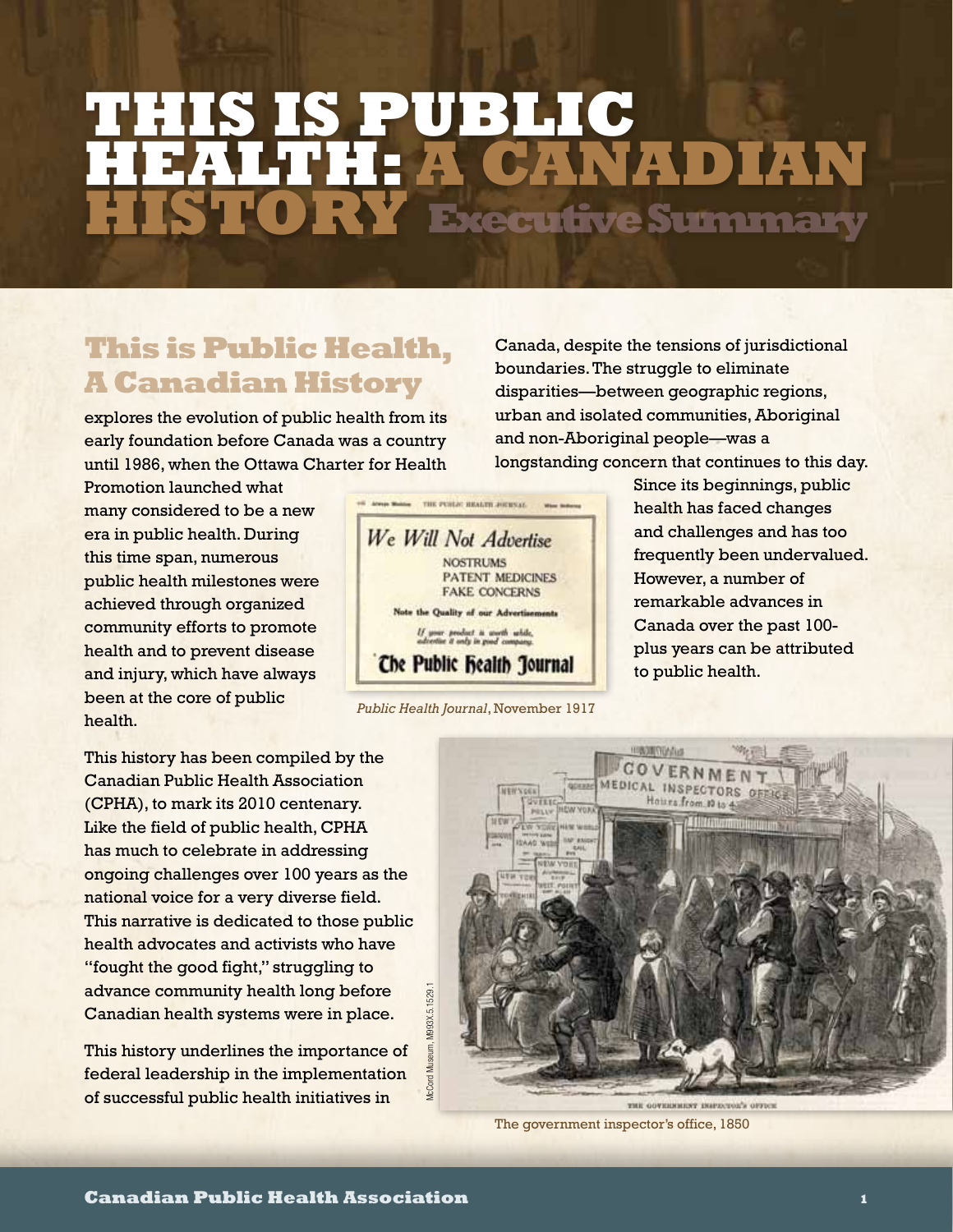## **The Beginnings**

Indigenous peoples have inhabited the North American continent for thousands of years and their health, social, economic and physical conditions were adversely affected by increased European immigration, which began in the 1600s. As the fur trade drove French and British expansion across North America, smallpox, measles, tuberculosis and alcohol destroyed many Indigenous lives. The idea that smallpox could be prevented through arm-toarm inoculation was widely known in Britain in the 1720s, although the practice had been known in Asia centuries earlier. In 1796, British physician Edward Jenner used fluids collected from cowpox lesions on livestock to protect humans from smallpox infection, creating the first effective vaccine.

As European immigration increased, there were more concerted government efforts to limit the spread of infectious diseases with quarantine laws, but these were of limited effectiveness. In the 1800s, stronger quarantine legislation was passed, but local governments tended to act only during or immediately after the spread of disease epidemics. Epidemic cholera, typhus, tuberculosis, measles and scarlet fever spreading across Europe and Britain prompted a series of sanitary reforms and the creation of boards of health. The colonial governments of what would later become Canada also began establishing local boards of health in the first decades of the 19<sup>th</sup> century and in 1832 a quarantine station was built on Grosse Isle, a small island about 50 kilometres east of Quebec City, as thousands of British and Irish immigrants sailed to Canada from cholerainfested ports. Epidemic cholera continued to strike the colonies, despite bolstered quarantine defences and local clean-up efforts.

Public health legislation was consolidated during the 1850s and more permanent local boards of health were created. In Britain, the sanitary reform movement was being established through the work of physicians who scientifically demonstrated that cholera was spread through contaminated water and who linked high rates of infectious diseases and child mortality to unsanitary conditions and polluted drinking water. John Snow, a physician and epidemiologist, proved that the London Broad Street pump was responsible for hundreds being sick and many deaths. Compulsory smallpox vaccination was introduced in Canada by the colonial governments of the time, while to the west, the Hudson's Bay Company served as a *de facto* public health agency from the late 18<sup>th</sup> to the early 19<sup>th</sup> century.

# **Confederation and the Sanitary Movement**

Canadian public health begins to gain momentum after Confederation. Between 1867 and 1909, the fundamental elements were being developed to varying degrees, such as the gathering of vital mortality and morbidity statistics, popular education to mobilize public and professional opinion, and municipal infrastructures capable of implementing and enforcing legislated reforms. The *British North America Act of 1867* created the Dominion of Canada through the confederation of the provinces of Nova Scotia, New Brunswick, Quebec and Ontario. There was little mention of health in Canada's original constitution, other than establishing federal jurisdiction over quarantine and marine hospitals and provincial jurisdiction over other hospitals and asylums.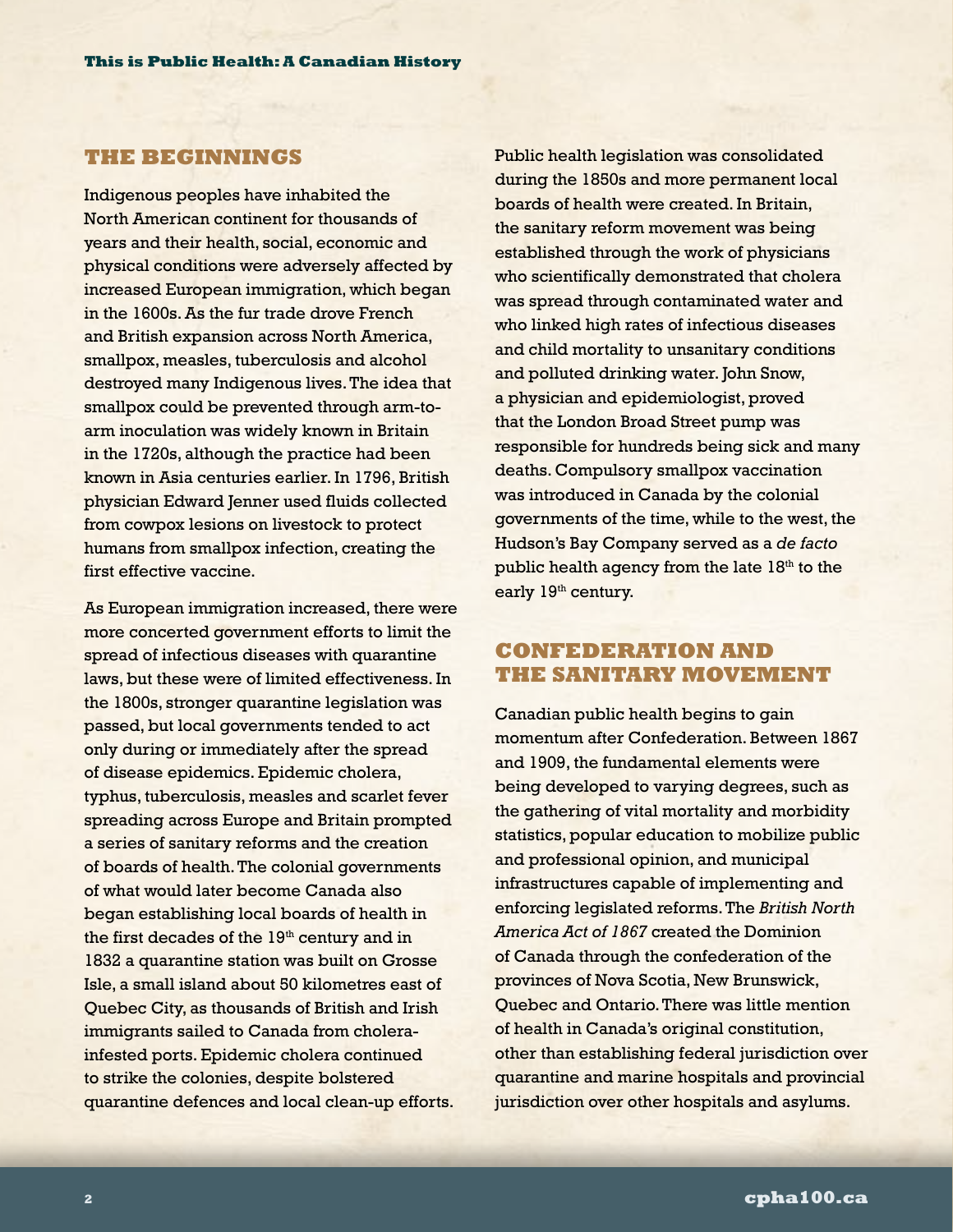Local and provincial efforts to control infectious diseases and build effective water and sewage systems were aided by discoveries of the bacteriological revolution in the 1880s. As knowledge and infrastructures developed, a growing number of voluntary organizations and individual sanitary reformers preached the gospel of hygiene. Popular acceptance of the germ theory was not widespread until the early 20<sup>th</sup> century and before the 1880s, many common infectious diseases were thought to be due to bad air or heredity. Typhoid, for example, was widely thought to have a spontaneous origin until clear evidence pointed to contaminated drinking water or milk. The discovery and successful testing of both diphtheria antitoxin and rabies vaccine in the 1890s were major achievements and provided the first reliable and scientific biological tools for the control of these deadly diseases.

Scientific discoveries completely transformed popular understandings of the transmission and the prevention of infectious diseases and this knowledge brought the realization that individuals and communities could do something to stop the spread of disease and benefit from early detection. This new way of thinking was called the *sanitary idea*, and it first spread among medical elites before being gradually adopted by the educated middle classes and then later by the population at large. As longstanding beliefs about disease transmission were replaced with new understandings about personal hygiene, the challenges involved in managing human waste dominated public health in Canada. The prevailing approach to the disposal of excrement at this time was by using portable dry-earth closets in the home with a variety of absorbents and then burying the waste. People became increasingly concerned about sewers, wash basins and toilets.

Collective action was needed to manage sewage and garbage and to purify drinking water, so governments needed to play a larger role in the prevention of disease and death through public health. The early sanitary



Quebec, ca. 1915

reformers embraced the need for hygiene and sanitation with religious fervour and their commitment helped lay the foundations of Canada's public health infrastructure. Edward Playter, a Toronto physician, began publishing *The Sanitary Journal*, "devoted to public health and individual hygiene" in 1874. Information about the nature and incidence of disease among the population was needed to help develop government services and the federal *Census and Statistics Act* was passed in 1879, providing funding for the collection of vital statistics in cities with a population of more than 10,000. The Dominion government also implemented legislation regarding the adulteration of food in 1874 and revised this act in 1884, but otherwise hesitated to take further action on public health and disease prevention.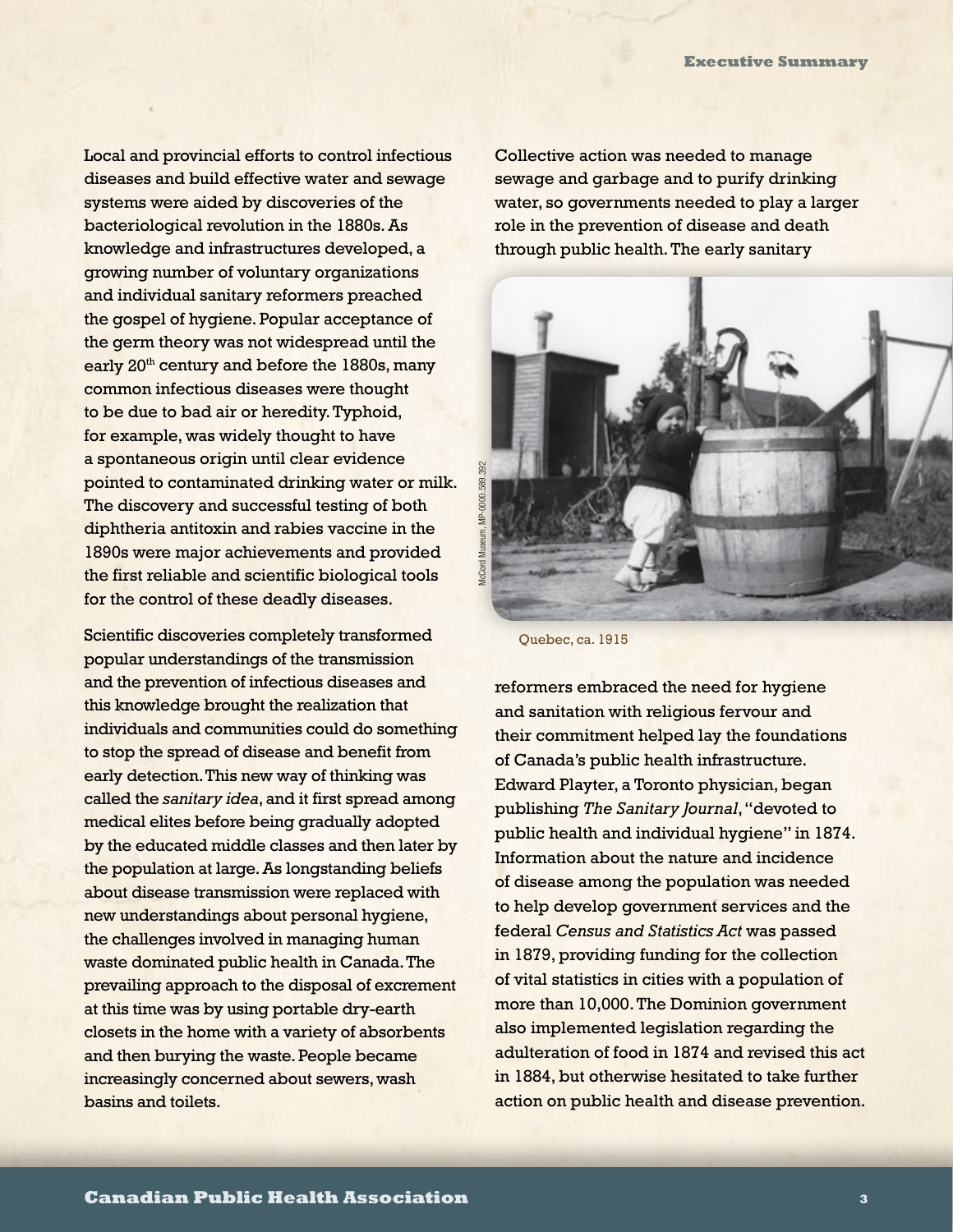#### **This is Public Health: A Canadian History**

| Rate<br>000.1 190<br>living. | <b>YEARS</b> |      |      |      |      |      |      |      |      |      | Rate                 |
|------------------------------|--------------|------|------|------|------|------|------|------|------|------|----------------------|
|                              | 1899         | 1900 | 1901 | 1902 | 1903 | 1904 | 1905 | 1906 | 1907 | 1908 | per 1,000<br>living. |
| 1.4                          |              |      |      |      |      |      |      |      |      |      | 1.4                  |
| 1.3                          |              |      |      |      |      |      |      |      |      |      | 1.3                  |
| 1.2                          |              |      |      |      |      |      |      |      |      |      | 1.2                  |
| 1.1                          |              |      |      |      |      |      |      |      |      |      | 1.1<br><b>Total</b>  |
| <b>Deaths</b>                | 3405         | 3484 | 3284 | 2694 | 2723 | 2877 | 2667 | 9911 | 2530 | 2511 | 29086                |

**TUBERCULOSIS MORTALITY** 

1890s, provincial public health laboratories also facilitated the inspection of cattle and meat.

Public education remained fundamental to reformers' public health crusades and the fight for infectious disease prevention and control prompted the creation of a number of national

Canada's largest cities and provinces began to fill the public health void. In 1882, Ontario became the first provincial government to establish a full-time Provincial Board of Health, with an annual budget of \$4,000 and William Oldright as the chairman and Peter Bryce as secretary and chief medical health officer. Ontario served as a model for the other provinces in setting up their boards of health over the next two decades. Montreal had become the industrial centre of Canada and rapid settlement resulted in working class families living in crowded, unsanitary and poorly built housing, giving the city the highest recorded mortality rates of all British North American cities. The Montreal smallpox epidemic of 1885 resulted in nearly 20,000 cases and almost 6,000 deaths across Quebec, leading to the creation a provincial public health act and board of health in 1887.

In 1886, smallpox vaccine was being produced on behalf of the Ontario Board of Health and shipped to other provinces, and then Ontario established the first public health laboratory in North America in 1890. Public bacteriological laboratories were subsequently established in Quebec, Nova Scotia, and Manitoba and these laboratories examined milk and water supplies, tested suspected diphtheria and typhoid samples, chlorinated public water supplies, and investigated rabies outbreaks. By the midorganizations, such as the Canadian Association for Prevention of Tuberculosis in 1901. Other groups expanded into this sphere of interest, such as the National Council of Women, which dedicated itself to the fight against venereal disease in 1906.

Progress was slowly being made in establishing Canada's public health infrastructure. McGill University endowed a Chair in Hygiene in 1894, while the University of Toronto created a Department of Hygiene in 1896. Canada's first tuberculosis sanatorium, the Muskoka Cottage Sanatorium, opened in 1887. In 1904, the Department of the Interior and of Indian Affairs appointed a medical officer to organize and supervise the health of more than 100,000 Aboriginal people across the country.

#### **Social Transformation and World War I**

This transformative decade began with the creation of the Canadian Public Health Association in 1910 and ended with the establishment of the federal Department of Health in 1919 and the end of World War I. CPHA was formed by a small group of physicians who were concerned about the state of public health. The Association was constituted through an act of Parliament and

*Public Health Journal*, (2)111, March 1911

Public Health Journal, (2)111, March 1911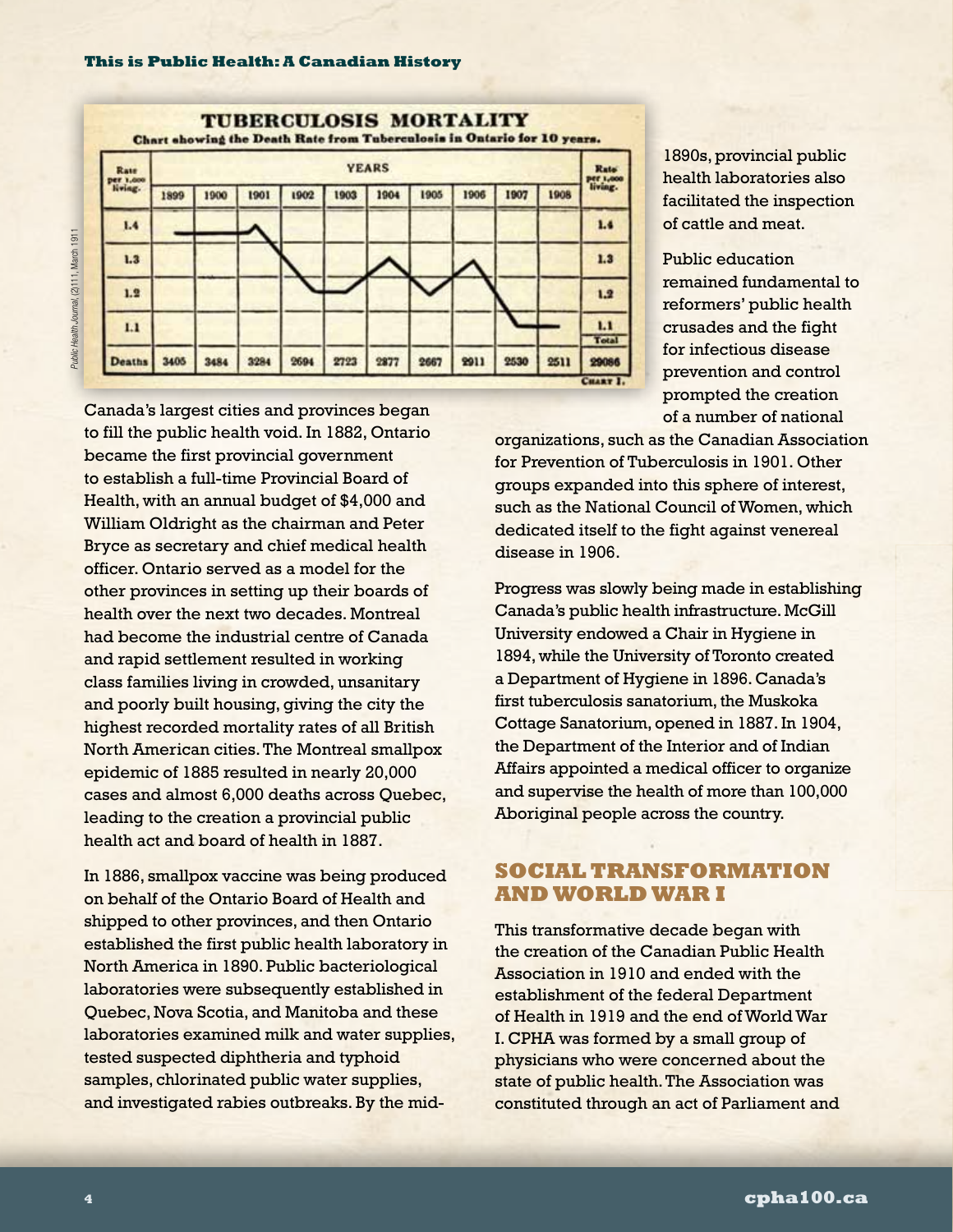held its first annual conference at McGill University in December 1911, attended by the Governor General, the Prime Minister of Canada and the Premier of Quebec. The early founders of CPHA were determined to bring about change, "come hell or high water."

Saskatchewan became Canada's public health leader in the 1910s, developing progressive public health policies under the leadership of its chief officer of health, Maurice Seymour. Throughout the country, there was a growing interest in the physical and mental health of children, which was gradually addressed through medical inspection in schools. The threat of venereal diseases became a dominant issue as the war progressed. An estimated 28.5% of Canadian troops were infected by



venereal diseases in 1915. An unprecedented national public health crisis was brought on by the "Spanish influenza" epidemic sweeping across Canada in the fall of 1918. By the time the pandemic eased, at least one-sixth of the Canadian population—predominately young adults—had been stricken and 50,000 died, accelerated by complications from infections such as pneumonia. The impact of the influenza epidemic helped convince the federal

government of the need to create a Department of Health in 1919.

Public health confidence increased in the 1920s, with notable initiatives to protect child and maternal health, educate public health professionals, provide immunization programs and prevent diphtheria and reduce milk-related illness and death with provincial pasteurization legislation. Public health nurses were given primary responsibility for the health and welfare of women and children, and many travelled to small towns and rural areas, explaining and demonstrating scientific methods.

In 1914, Connaught Laboratories was established within the University of Toronto to provide a reliable supply of essential biological health products as a public service, and it was also a major centre of basic and applied research. The closely linked School of Hygiene, founded in 1927, provided postgraduate training for a range of public health professionals. Shared federal-provincial funding was used to implement a broad social hygiene program for venereal disease control, which was a dominant public health issue in the early 1920s. There was also growing recognition of the immense threats to Aboriginal people from tuberculosis in the face of federal inaction, paternalism and indifference.

# **Immigration and the Great Depression**

In the 1920s, government officials worried about the impact of immigrants in sparsely settled rural areas, especially after an economic depression in 1921. Rural public health resources were limited or non-existent and both prairie and Maritime populations were growing rapidly. The Department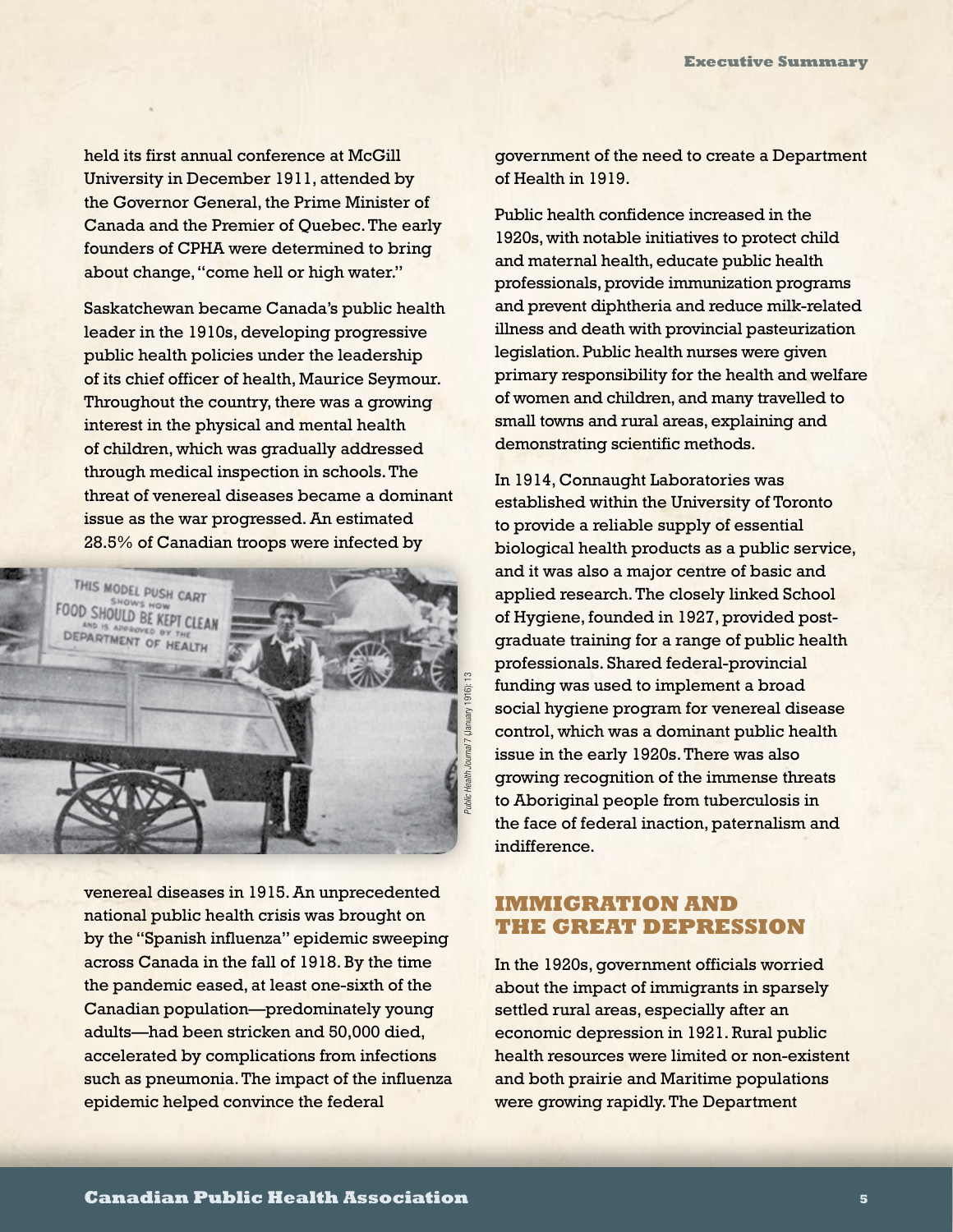of Health developed policies to screen immigrants from continental Europe for diseases before they left for Canada.

The stock market crash of October 1929 and the Great Depression that followed had a devastating impact on the Canadian economy. The Gross National Expenditure declined an estimated 42% between 1929 and 1933 and a significant proportion of the population needed government relief to survive. The demands on the federal and provincial governments vastly exceeded the resources available, while voluntary organizations, which traditionally

provided free health and social services, were equally hardpressed.

As the federal government cut back on health spending, provinces and municipalities were left to fill the gaps. Quebec and Ontario fared better than the rest of the country, while the Maritime provinces saw the



Nurse R. McCallum uses a doll to demonstrate how to change a diaper, 1956. Yellow Grass, SK

decline that began in the 1920s continue and the four western provinces were the hardest hit. Unemployed immigrants were deported by the thousands and entrance to Canada for new immigrants was essentially restricted to British and Americans. Public apathy towards immunization and political negligence of sanitation fuelled significant outbreaks of preventable diseases. Public health also had no tools against the crippling ravages of polio, while automobile accidents and tobacco use had a growing impact on human life and health. support a variety of specific disease control and treatment programs. Such grants also supported public health research projects, a key focus of which was research into developing a polio vaccine while the country experienced serious epidemics of the disease.

The professionalization of public health continued, and it was officially recognized as a designated specialty of medicine by the Royal College of Physicians and Surgeons of Canada in 1947. Canada made a significant contribution to the creation of the World Health Organization

#### **World War II and Post-War Growth**

The Second World War ended the economic depression and spurred the development of industry. A predominantly rural country became an urban one during the 1940s. Women were essential in keeping the economy running during the war and their rate of full-time labour force participation doubled. Technological advances put hospitals and medical specialists centre stage as industrialization continued to transform Canadian society and left-wing political forces called for greater social equity.

> There was a growing recognition of the importance of nutrition and physical fitness, as well as political support for health insurance programs. The postwar years saw significant expansion in resources for federal and provincial public health services, facilitated by the introduction of a generous system of federal health grants to the provinces to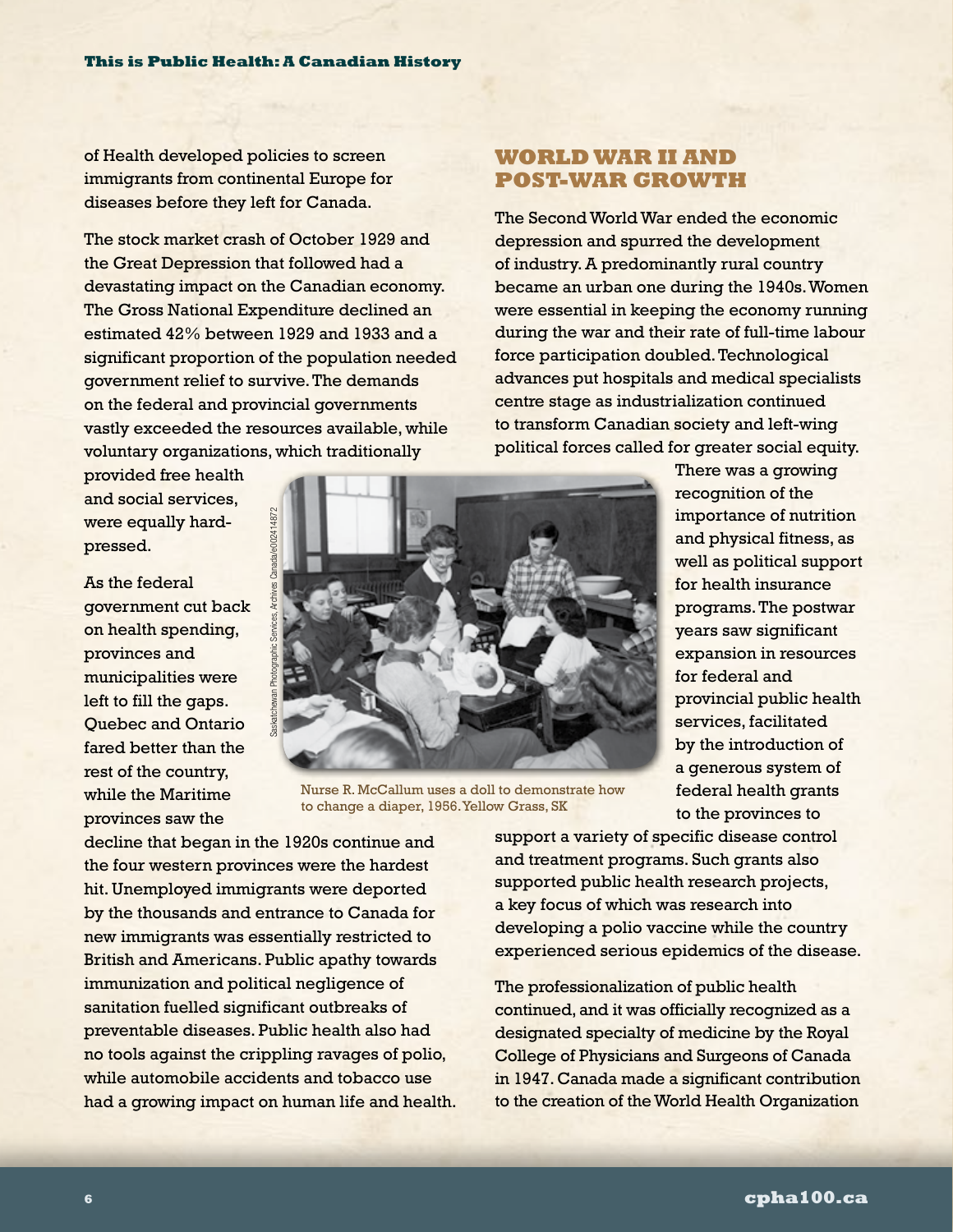(WHO) in 1948 and the Deputy Minister of National Health and Welfare, Dr. Brock Chisholm, is credited with defining the international organization's objective of the attainment by all people of the highest possible level of health.

The 1950s saw the continuation of significant expansion in federal and provincial funding for health services. The incidence of most infectious diseases declined, particularly from immunization programs and the wide use of new antibiotic drugs. Dental health became a public health preoccupation and water fluoridation programs expanded, while preventable injuries among children and chronic diseases such as cancer and cardiopulmonary diseases became major causes of death among adults. Canada's polio epidemic peaked in 1953 and the introduction of the Salk and Sabin polio vaccines a few years later eventually brought this disease under control.

The National Health Program provided grants for health surveys, hospital construction, child and maternal health services, medical rehabilitation, and laboratory and radiological services. In 1957, legislation was enacted allowing the federal government to enter into an agreement with the provinces to establish a comprehensive, universal plan covering acute hospital care and laboratory and radiology diagnostic services. By the end of the decade, all provinces had agreed to participate in the national hospital services insurance plan and a growing demand for health services exceeded the supply of professionals, most notably nurses. Industrial production, processing and distribution of food products drew greater federal attention in the late 1950s, after a strengthened, more pro-active *Food and Drugs Act* was implemented in 1954. There was growing attention paid to water pollution and the need to invest in sewage and water treatment facilities.

### **Modern Social and Environmental Challenges**



In the 1960s, amidst great social change and longer life expectancy, new public health challenges continued to emerge. Chronic diseases and injuries and "lifestyle" risks to health related to tobacco, alcohol and drug use and a re-emergence of sexually transmitted infections would become the next major prevention issues. The federal government made contraception legal, as Justice Minister Pierre Trudeau announced that there was no place for the state in the bedrooms of the nation. The public health field tried to redefine itself while primary care consumed the bulk of government health spending on a national system of hospital-based health care. The 1960s also saw a tremendous increase in the numbers and influence of women within the public health profession. There was a greater public concern about synthetic chemicals and some prescription drugs, as illustrated by the impact of DDT on wildlife and the tragic consequences of thalidomide use among pregnant women.